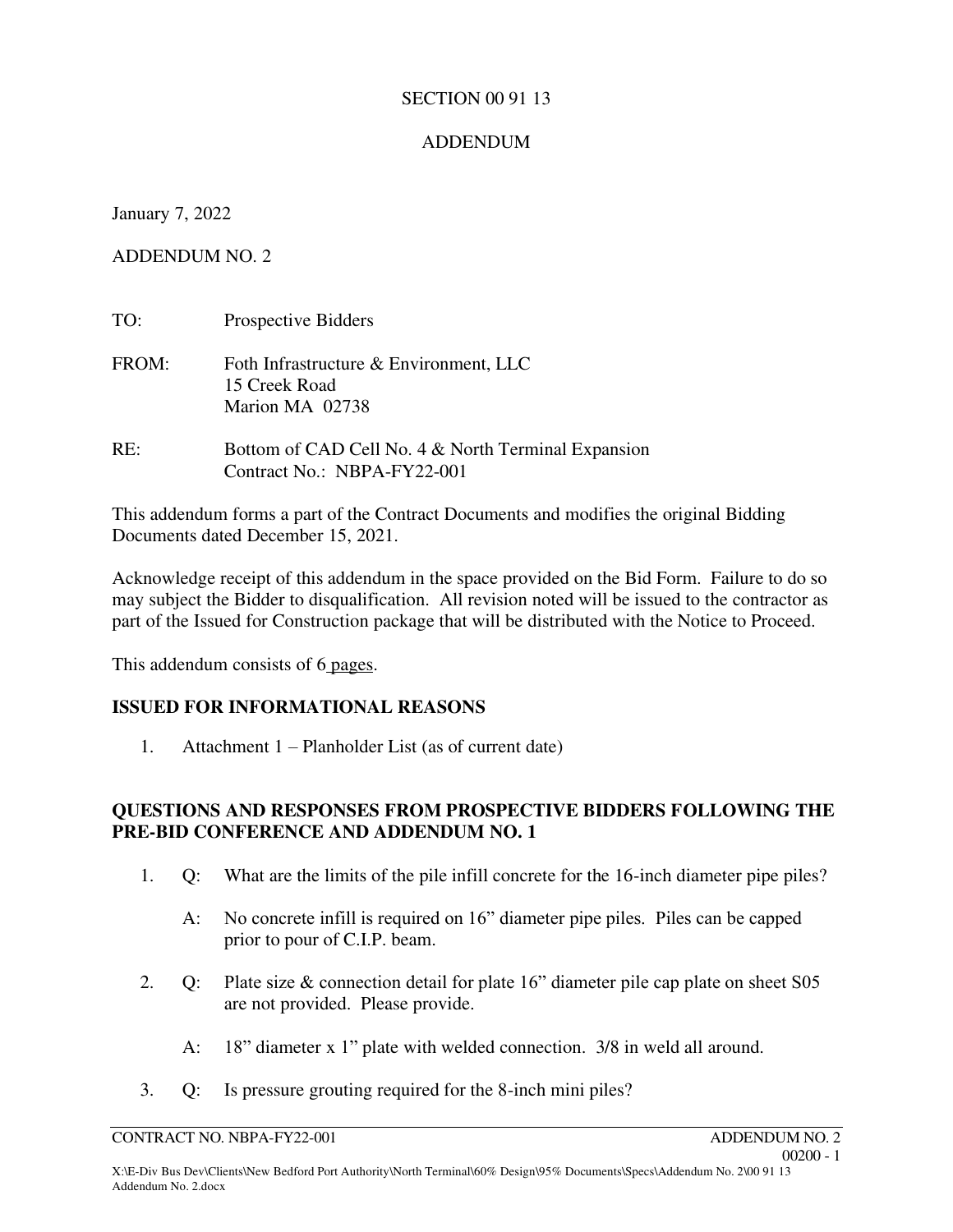- A: Pressure grouting is required inside the casing between the casing and core rod.
- 4. Q: Is a turbidity curtain required during backfill operations below MHW?
	- A: See Section 00800, Supplementary Conditions, Attachment 4, Section II, 4, a. Once the cellular cofferdams are constructed, a silt curtain shall be installed along the entire length of the north side of the site to enclose the fill area.
- 5. Q: Concrete Deck Section S05-1 and Section S05-2 show fabrication and erection details for the Precast Shell support at the top of the 18-inch pipe pile. What is the width of the plate attached to the  $\frac{3}{4}$ " triangular gusset plate under the Precast Shell support plate?
	- A: See Drawing S05, Pile Cap Assembly Plan View, for pile cap assembly dimensions.
- 6. Q: Should the "Enlarged Deadman Planview" on Sheet S17 be used for the batter pile connection at the top of the 24" pipe pile? It appears that the HP14x89 wale is welded to the two 24" pipe piles and the batter piles connect to the horizontal web of the HP14x89 wale.
	- A: 3/8 fillet weld, all mating surfaces, unless otherwise noted.
- 7. Q: Is the site lighting conduit and conduit for receptacles to be encased in concrete (Drawing E01 & E02)?
	- A: Only ductbank A-A (feed to transformer) and ductbank B-B (feed from transformer to switchboard) are concrete encased. Lighting and receptacle circuits are not concrete encased.
- 8. Q: Is the surface treatment of the site infield area (shaded area on C01) 1'-6" of Dense Grade Aggregate (Drawing C10)?
	- A: Correct, approximately 144,00 SF (8,000 CY) of Dense grade shall be installed prior to the construction of the stockpile area.
- 9. Q: Please provide depth of Gravel base for "Full Depth Pavement Section 2" detail on Drawing C10.
	- A: 12" Gravel base is required for the full depth pavement section.
- 10. Q: Please provide depth of existing asphalt top course that is to be milled and resurfaced.
	- A: Mill existing asphalt 1.5" to match depth of proposed top course.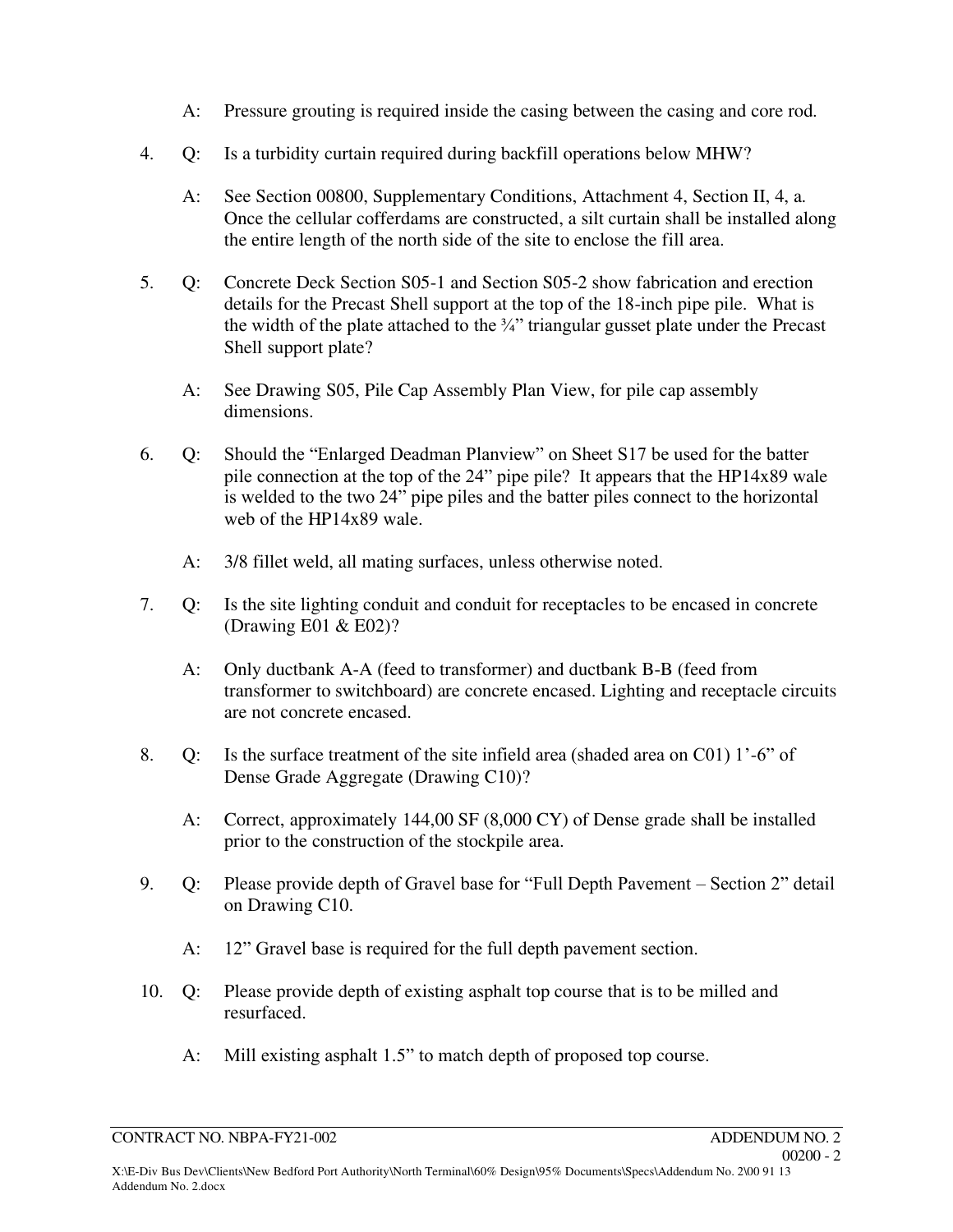- 11. Q: No rebar connection detail exists between the 7" precast slab and CIP topping slab. Please confirm that no rebar connection is required.
	- A: See Section 12-1 for #8 Headed Reinf. Shear connection 2 per precast panel.
- 12. Q: No rebar connection detail exists between the precast tub and CIP concrete beam along A line. Please confirm that no rebar connection is required.
	- A: See Section 12-1 for #8 Headed Reinf. Shear connection 4 per pile and construction sequence notes.
- 13. Q: Please confirm whether MBE, WBE paperwork is due with the bid or 5 days after the bid.
	- A: MBE and WBE paperwork is due with the contractor's bids.
- 14. Q: Bid Item No. 3 Construction of Terminal Expansion Item A Work Covered by Contract Price 1.8 A 5 States "Excavation/dredging/removal of unsuitable material from within the footprint of the cellular cofferdams". This work is also described under Bid Item No. 4. Please clarify which item we will be compensated for dredging and disposal of unsuitable material in the cellular cofferdams.
	- A: All costs for dredging and disposal of unsuitable material in the cellular cofferdams shall be carried under Bid Item No. 4.

Susan E. Nilson, P.E. Certifying Engineer Foth Infrastructure & Environment, LLC

## END OF ADDENDUM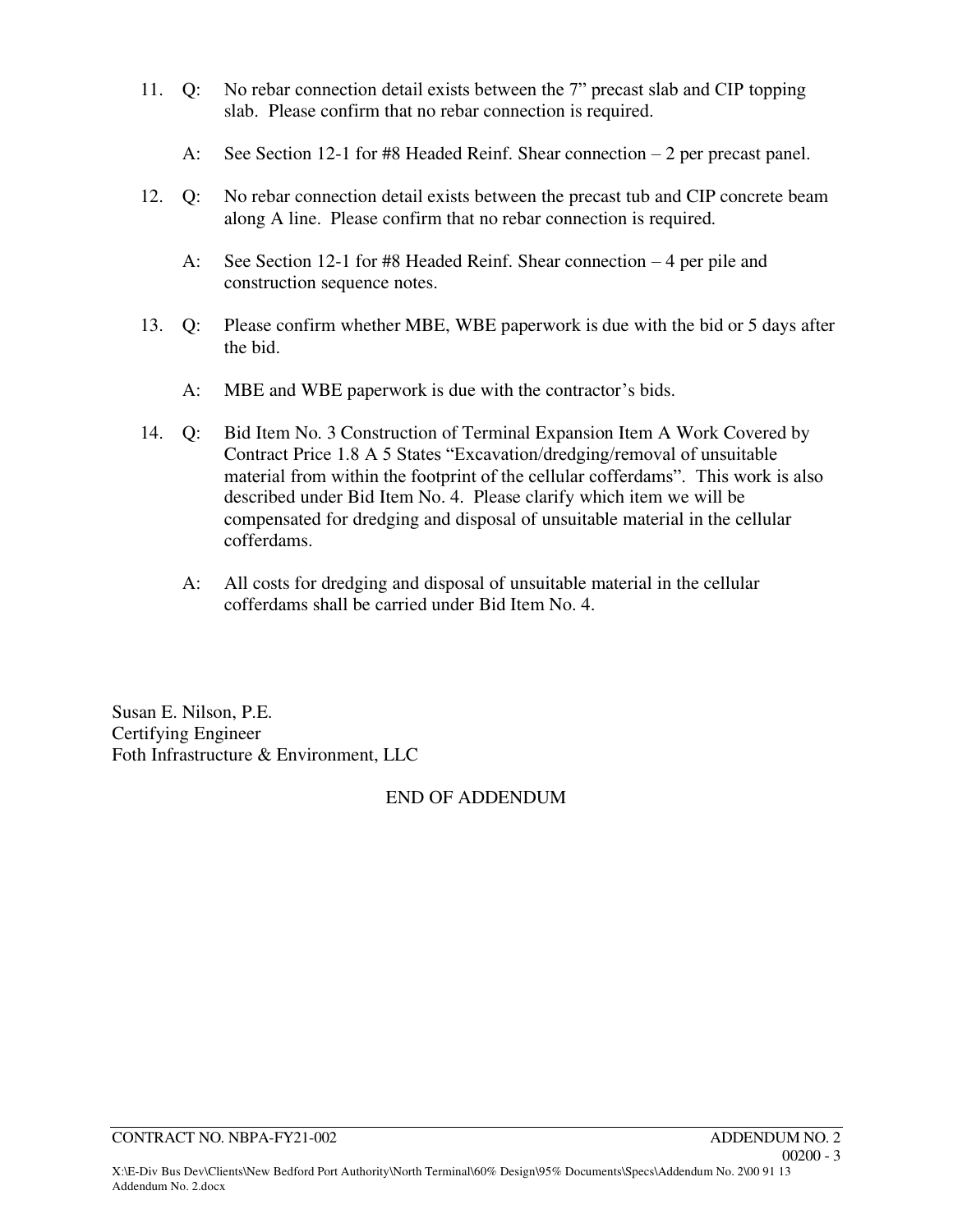# Attachment 1

Planholder List (updated)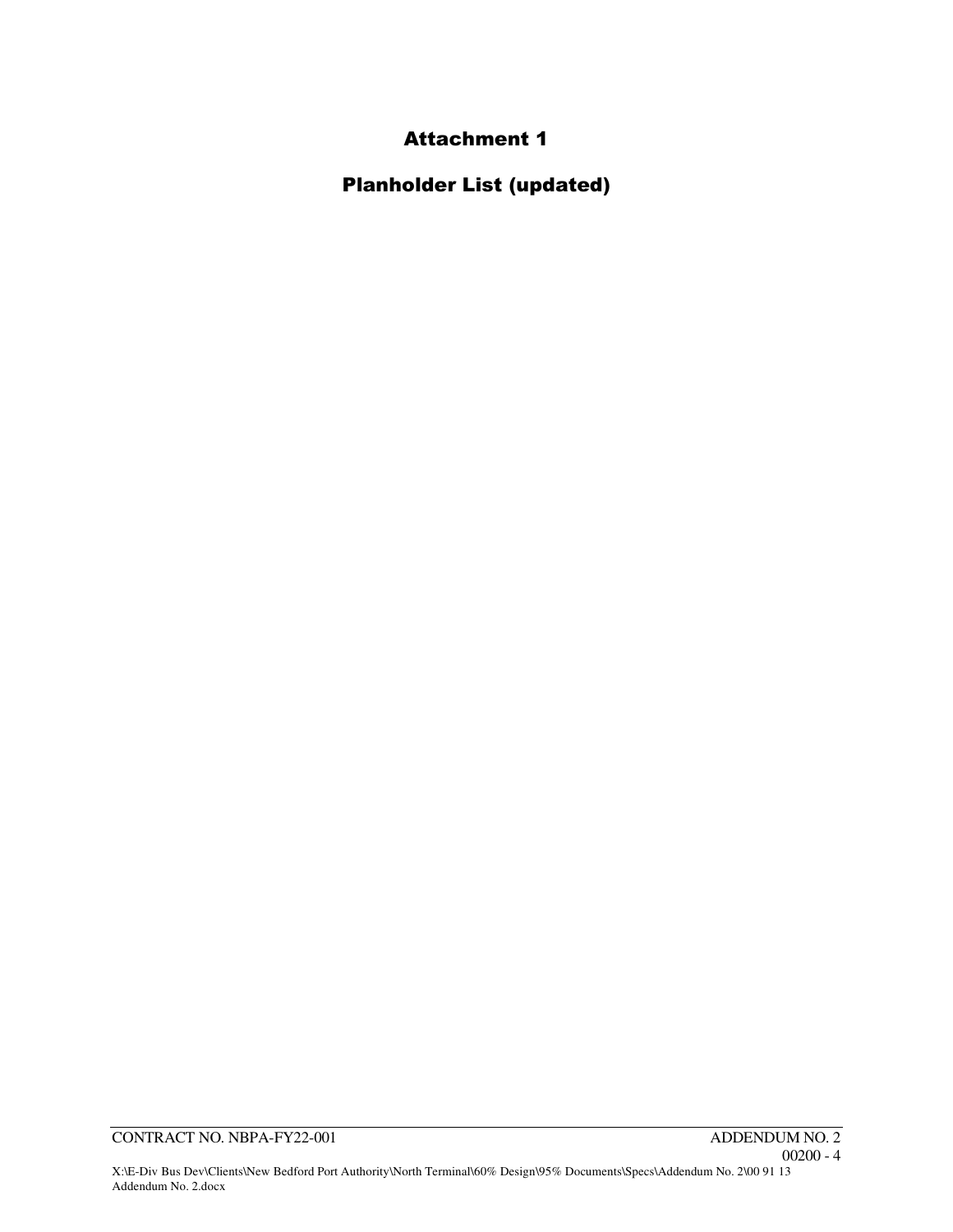## Planholders List

|                | Date of<br><b>Request</b> |                                                                              | <b>Contact Name</b>                                                                                 | Email                                                                                                                                        |                                         | <b>PDF</b> of Bid<br><b>Package Sent</b> |
|----------------|---------------------------|------------------------------------------------------------------------------|-----------------------------------------------------------------------------------------------------|----------------------------------------------------------------------------------------------------------------------------------------------|-----------------------------------------|------------------------------------------|
|                | 12/15/2021                | Company<br>D.W. White Construction, Inc.                                     | Joel Kosberg                                                                                        | jkosberg@dwwhite.com                                                                                                                         | Telephone No.<br>508-763-8868, ext. 105 | 12/15/2021                               |
|                | 12/15/2021                | Smith Marine, Inc.                                                           | Matthew Plauche'                                                                                    | matt@smithmarine.com                                                                                                                         | 781-631-4800, ext. 11                   | 12/15/2021                               |
| $\sqrt{2}$     | 12/15/2021                | Mas Building & Bridge, Inc.                                                  | <b>Christine Evers</b>                                                                              | cevers@masbuildingandbridge.com                                                                                                              | 508-520-2277, ext. 301                  | 12/15/2021                               |
| 3              |                           | P.A. Landers, Inc.                                                           |                                                                                                     | mlyons@palanders.com                                                                                                                         | 781-826-8818                            | 12/15/2021                               |
| $\overline{4}$ | 12/15/2021                |                                                                              | Mike Lyons                                                                                          |                                                                                                                                              |                                         |                                          |
| 5              | 12/15/2021                | David G Roach & Son's, Inc.                                                  | Daniel Roach                                                                                        | dan.roach@roachsitework.com                                                                                                                  | 978-257-8560                            | 12/15/2021                               |
| 6              | 12/15/2021                | <b>Charter Contracting Company</b>                                           | Lisa Arseneault                                                                                     | larseneault@charter.us                                                                                                                       | 857-246-6835                            | 12/15/2021                               |
| $\overline{7}$ | 12/15/2021                | Projectdog, Inc.                                                             | Brendan Dodier                                                                                      | addenda@projectdog.com                                                                                                                       | 978-499-9014                            | 12/15/2021                               |
| 8              | 12/16/2021                | Burnham Associates, Inc.                                                     | Matt Sullivan,<br>Craig Burnham,<br>Kyle Burnham,<br>Theodore Augustine,<br><b>Stephen Driscoll</b> | matt@burnhammarine.com;<br>craig@burnhammarine.com;<br>kyle@burnhammarine.com;<br>$tspaugustine \omega gmail.com;$<br>srdriscoll54@gmail.com | 978-745-1788                            | 12/16/2021                               |
| 9              | 12/16/2021                | AGM Marine Contractors, Inc.                                                 | Jonah Mikutowicz                                                                                    | Jonah.mikutowicz@agmmarine.com                                                                                                               | 508-477-8801                            | 12/16/2021                               |
| 10             | 12/16/2021                | Coastline Consulting &<br>Development, LLC                                   | Mark Jackson                                                                                        | mark@coastlineconsulting-ct.com                                                                                                              | 203-433-4486, ext. 10                   | 12/16/2021                               |
| 11             | 12/16/2021                | <b>Construct Connect</b>                                                     | Melinda Drew                                                                                        | melinda.drew@constructconnect.com                                                                                                            | 513-588-1524                            | 12/16/2021                               |
| 12             | 12/16/2021                | Jay Cashman, Inc. / Cashman<br>Dredging & Marine Contracting<br>Company, LLC | Michael Empey,<br>Devon Callahan                                                                    | mempey@jaycashman.com;<br>dcallahan@jaycashman.com                                                                                           | 617-890-0600                            | 12/16/2021                               |
| 13             | 12/16/2021                | <b>Manafort Transit</b>                                                      | Thomas Le,<br>Jason Baldiga                                                                         | tle@manaforttransit.com;<br>jbaldiga@manaforttransit.com                                                                                     | 781-328-2367                            | 12/16/2021                               |
| 14             | 12/16/2021                | <b>Ballard Marine Construction</b>                                           | Liam O'Brien                                                                                        | liam.obrien@ballardmc.com                                                                                                                    | 866-782-6750                            | 12/16/2021                               |
| 15             | 12/17/2021                | Dagle Electrical Construction Corp.<br>(D.E.C.)                              | Elin Carbonneau,<br>Linda Callanan                                                                  | ecarbonneau@deccorp.com;<br>lcallanan@deccorp.com                                                                                            | 800-379-1459                            | 12/17/2021                               |
| 16             | 12/17/2021                | R. Zoppo Corp.                                                               | Alissa Romano                                                                                       | aromano@zoppo.com                                                                                                                            | 781-344-8822                            | 12/17/2021                               |
| 17             | 12/20/2021                | Northern Construction Service, LLC                                           | Dolce Montana                                                                                       | dmontana@northernconstruction.com                                                                                                            | 413-289-1230, ext. 206                  | 12/20/2021                               |
| 18             | 12/20/2021                | ACK - Marine & General<br>Contracting                                        | Kim Shaughnessy,<br>Michael Boucher                                                                 | Kimmarie@ack-marinecontracting.com;<br>Michael@ack-marinecontracting.com                                                                     | 617-481-5566                            | 12/20/2021                               |
| 19             | 12/21/2021                | <b>Coastal MC Estimating</b>                                                 | Gene Kelley                                                                                         | estimating@coastalmc.net                                                                                                                     | 339-502-8667                            | 12/21/2021                               |
| 20             | 12/21/2021                | True Value Standard Marine &<br>Hardware                                     | Michael Quinn                                                                                       | mike@smotruevalue.com                                                                                                                        | 508-990-0369                            | 12/21/2021                               |
| 21             | 12/21/2021                | Team E.J. Prescott                                                           | Reid Pomerleau,<br>David Hamilton                                                                   | Reid.Pomerleau@ejprescott.com;<br>David.Hamilton@ejprescott.com                                                                              | 207-582-2006                            | 12/21/2021                               |